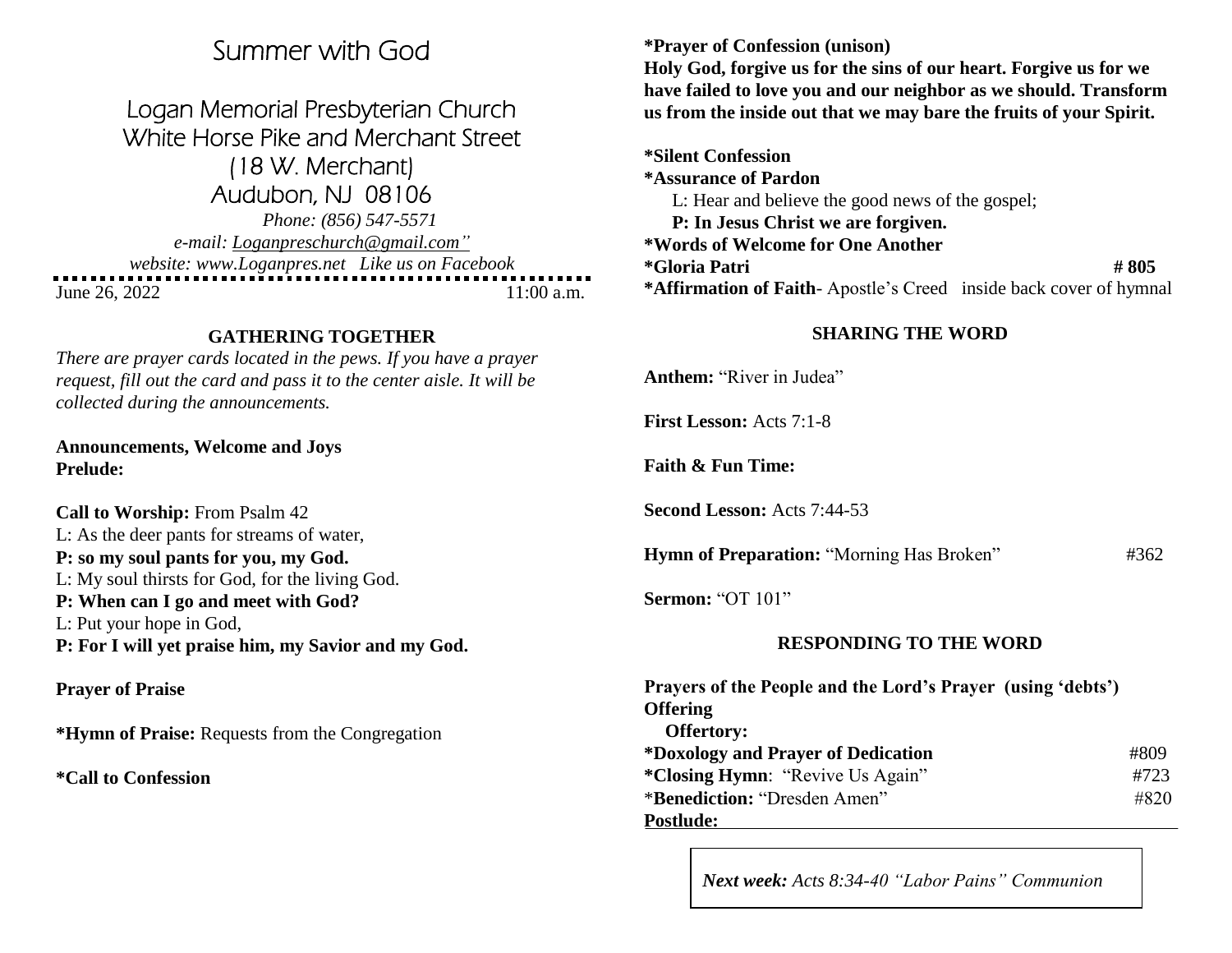This Week's Prayer People: Philippians 4:6



**EVANS, Cynthia, James** --Katie, Kelly, Keith --Jess Johnson

*The Church Staff: Rev. Donald Painter, Pastor William Braun, Music Director Sam Bunnell, Treasurer Lesley Echols, Administrative Assistant Mark Hall, Sexton*

*This Week in Our Church:*

| Sunday:    | NA (Fellowship Hall)        | $9:00$ a.m.          |
|------------|-----------------------------|----------------------|
|            | <b>Choir Practice</b>       | 10:30 a.m.           |
|            | Worship                     | 11:00 a.m.           |
|            | AA (Fellowship Hall)        | 7:00 p.m.            |
| Monday:    | AA (Fellowship Hall)        | 1:00 p.m.            |
|            | AA (Fellowship Hall)        | 7:00 p.m.            |
| Tuesday:   | <b>Thrift Store Workers</b> | $9:00$ a.m. $-$ noon |
|            | AA (Fellowship Hall)        | 5:30 p.m.            |
|            | AA (Fellowship Hall)        | 8:00 p.m.            |
| Wednesday: | <b>Thrift Store Workers</b> | $9:00$ a.m. $-10:30$ |
|            | <b>Bible Time</b>           | 10:30 a.m.           |
|            | AA (Fellowship Hall)        | 8:00 p.m.            |
| Thursday:  | AA (Fellowship Hall)        | 5:30 p.m.            |
|            | Choir                       | 7:00 p.m.            |
|            | AA (Fellowship Hall)        | 7:00 p.m.            |
| Friday:    | AA (Fellowship Hall)        | 5:30 p.m.            |
|            | AA (Fellowship Hall)        | 8:00 p.m.            |

**WELCOME! We welcome you to our church in the name of the Lord Jesus Christ. If you are visiting, please sign the guest register in the narthex or place a pew card in the offering plate.** 

*Children are welcome in this congregation.* **A nursery for those ages six and younger is available, but not staffed, during the worship hour, if your child needs a place to "let off steam." Activity bags (in back of church) are available for other children who stay for services. Please be considerate of other worshipers if your child should become agitated, by stepping outside the sanctuary until the child is calm.**

LARGE PRINT COPIES OF TODAY'S HYMNS can be found on the back table in the narthex.

**THE SERMON** can be found in the literature rack in the family life center most Sundays. A few people have copies emailed to them the following week. If you would like one or like to be added to the list, contact Don.

#### **USHERS:**

## **WORSHIP LEADER:** Meg Murray

#### **FLOWERS:**

Placed by Mary Lou Hand in Loving Memory of Ike on his  $90<sup>th</sup>$ birthday, June 26

Placed by Joan DeFrates in Loving Memory of her Parents

Placed by Dave & Suellen Hancock in Loving Memory of Harry on his birthday

## **PRAYER REQUESTS:**

Vincent – tumor on his kidney, awaiting biopsy results Joy for safe return of Lesley and Sam on their trips Prayer for Bill's vacation and travel out west and Don's travel to Pittsburgh For Ruth's brother Ray who is recuperating

For Carlton – medical issues

Kenny and Kevin graduates, our scholarship recipients as they graduate high school